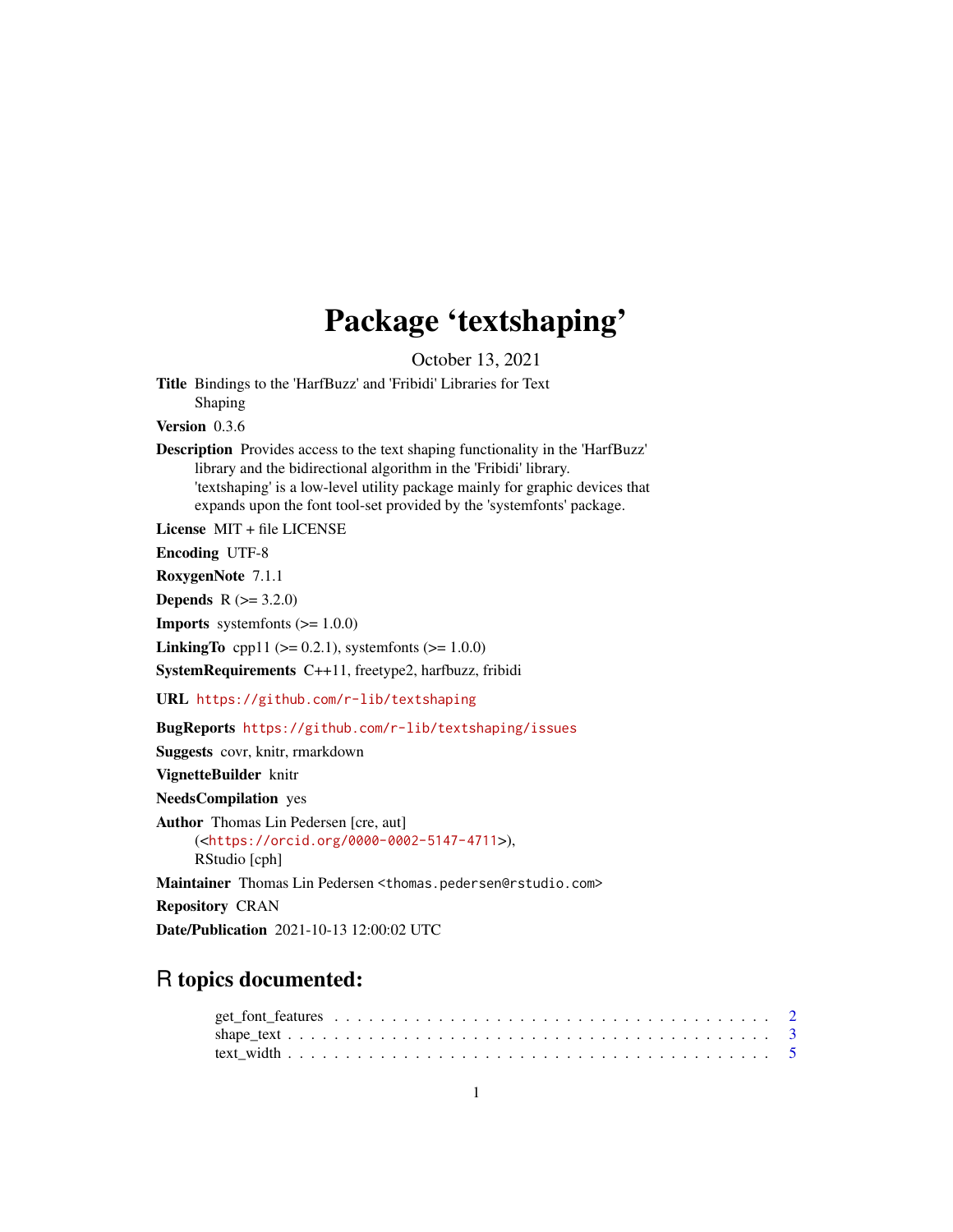#### <span id="page-1-0"></span>**Index** [7](#page-6-0) **7**

get\_font\_features *Get available OpenType features in a font*

#### Description

This is a simply functions that returns the available OpenType feature tags for one or more fonts. See [font\\_feature\(\)](#page-0-0) for more information on how to use the different feature with a font.

#### Usage

```
get_font_features(
  family = "",
  italic = FALSE,
 bold = FALSE,
 path = NULL,
  index = 0)
```
#### Arguments

| family | The name of the font family                                                 |
|--------|-----------------------------------------------------------------------------|
| italic | logicals indicating the font style                                          |
| bold   | logicals indicating the font style                                          |
| path   | path an index of a font file to circumvent lookup based on family and style |
| index  | path an index of a font file to circumvent lookup based on family and style |

#### Value

A list with an element for each of the input fonts containing the supported feature tags for that font.

# Examples

```
# Select a random font on the system
sys_fonts <- systemfonts::system_fonts()
random_font <- sys_fonts$family[sample(nrow(sys_fonts), 1)]
# Get the features
get_font_features(random_font)
```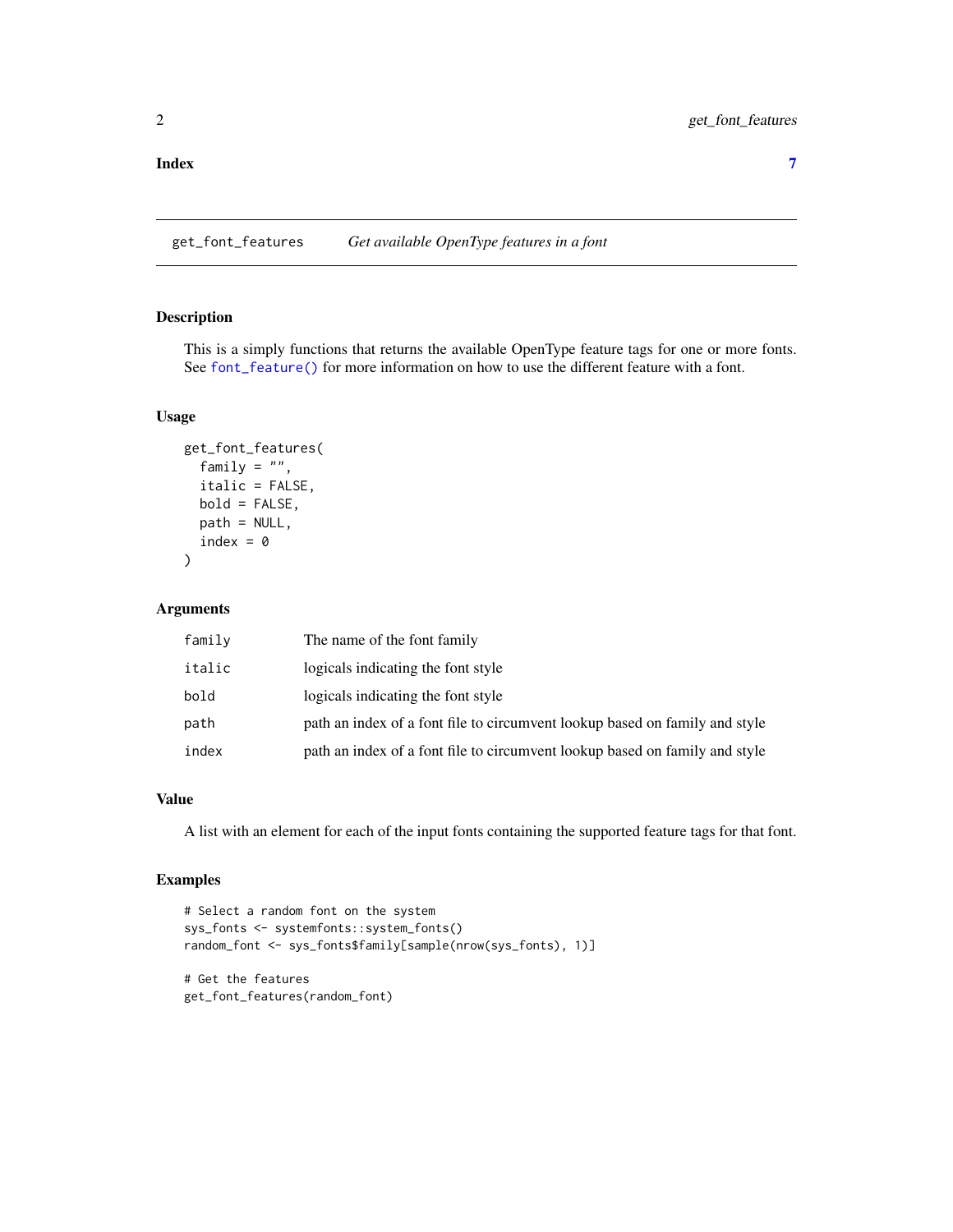<span id="page-2-0"></span>

# Description

#### [Experimental]

Do basic text shaping of strings. This function will use freetype to calculate advances, doing kerning if possible. It will not perform any font substitution or ligature resolving and will thus be much in line with how the standard graphic devices does text shaping. Inputs are recycled to the length of strings.

#### Usage

```
shape_text(
  strings,
  id = NULL,family = ",
  italic = FALSE,
 bold = FALSE,
  size = 12,res = 72,
  lineheight = 1,
  align = "left",
 hjust = 0,
  vjust = \theta,
 width = NA,
  tracking = 0,
  indent = 0,
  hanging = 0,
  space\_before = 0,
  space_after = 0,
 path = NULL,
  index = 0
```
#### Arguments

)

| strings | A character vector of strings to shape                                                                      |
|---------|-------------------------------------------------------------------------------------------------------------|
| id      | A vector grouping the strings together. If strings share an id the shaping will<br>continue between strings |
| family  | The name of the font family                                                                                 |
| italic  | logicals indicating the font style.                                                                         |
| bold    | logicals indicating the font style                                                                          |
| size    | The point size of the font to use for size related measures                                                 |
| res     | The ppi of the size related mesures                                                                         |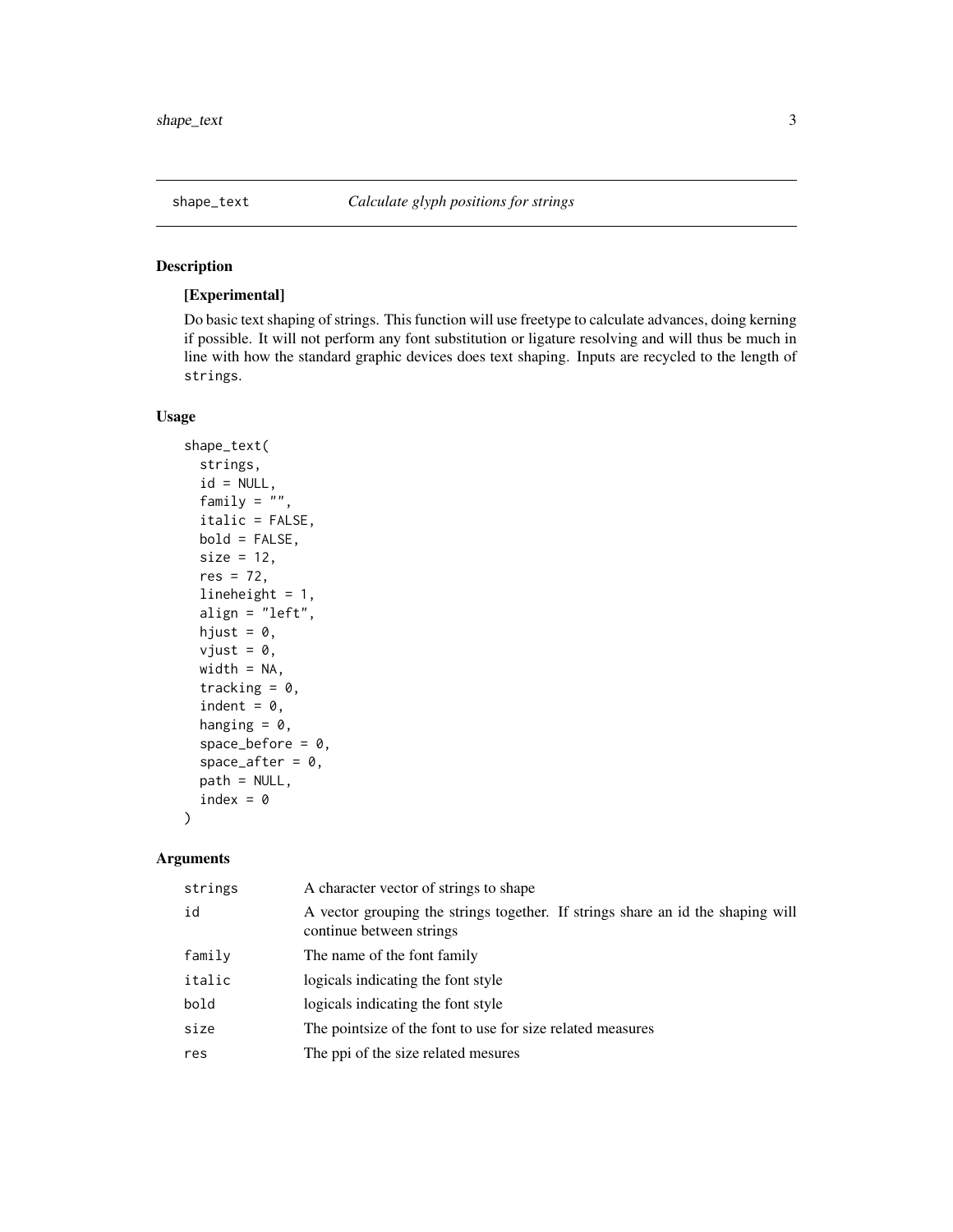| lineheight                | A multiplier for the lineheight                                                                                    |  |
|---------------------------|--------------------------------------------------------------------------------------------------------------------|--|
| align                     | Within text box alignment, either 'left', 'center', or 'right'                                                     |  |
| hjust, vjust              | The justification of the textbox surrounding the text                                                              |  |
| width                     | The requested with of the string in inches. Setting this to something other than<br>NA will turn on word wrapping. |  |
| tracking                  | Tracking of the glyphs (space adjustment) measured in 1/1000 em.                                                   |  |
| indent                    | The indent of the first line in a paragraph measured in inches.                                                    |  |
| hanging                   | The indent of the remaining lines in a paragraph measured in inches.                                               |  |
| space_before, space_after |                                                                                                                    |  |
|                           | The spacing above and below a paragraph, measured in points                                                        |  |
| path, index               | path an index of a font file to circumvent lookup based on family and style                                        |  |

#### Value

A list with two element: shape contains the position of each glyph, relative to the origin in the enclosing textbox. metrics contain metrics about the full strings.

shape is a data.frame with the following columns:

glyph The glyph as a character

index The index of the glyph in the font file

metric\_id The index of the string the glyph is part of (referencing a row in the metrics data.frame)

- string\_id The index of the string the glyph came from (referencing an element in the strings input)
- x\_offset The x offset in pixels from the origin of the textbox
- y\_offset The y offset in pixels from the origin of the textbox

x\_mid The x offset in pixels to the middle of the glyph, measured from the origin of the glyph

metrics is a data.frame with the following columns:

string The text the string consist of

width The width of the string

height The height of the string

left\_bearing The distance from the left edge of the textbox and the leftmost glyph

right\_bearing The distance from the right edge of the textbox and the rightmost glyph

top\_bearing The distance from the top edge of the textbox and the topmost glyph

**bottom\_bearing** The distance from the bottom edge of the textbox and the bottommost glyph

left\_border The position of the leftmost edge of the textbox related to the origin

top\_border The position of the topmost edge of the textbox related to the origin

pen\_x The horizontal position of the next glyph after the string

pen\_y The vertical position of the next glyph after the string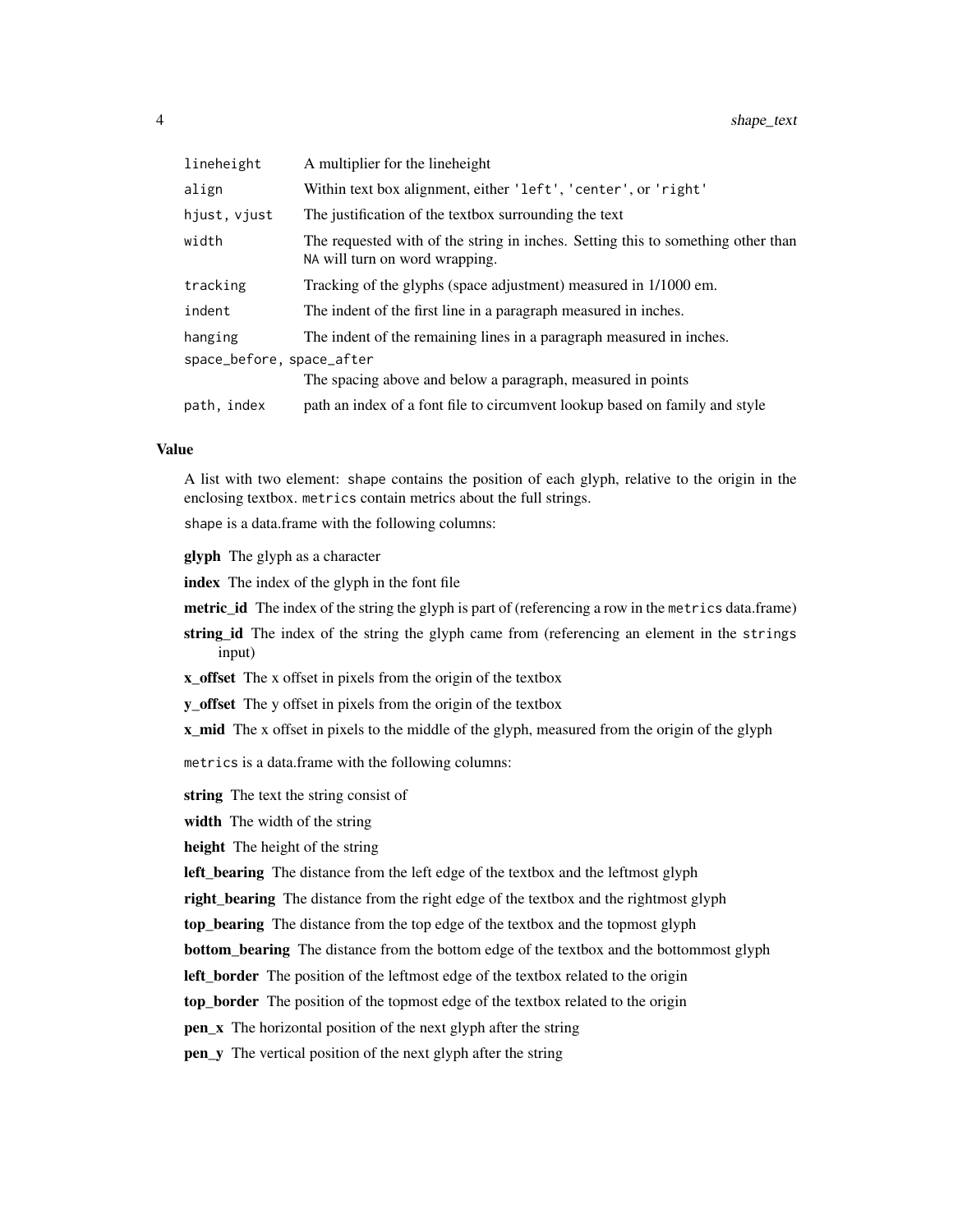# <span id="page-4-0"></span>text\_width 5

#### Examples

```
string <- "This is a long string\nLook; It spans multiple lines\nand all"
# Shape with default settings
shape_text(string)
# Mix styles within the same string
string <- c(
  "This string will have\na ",
  "very large",
  " text style\nin the middle"
\lambdashape_text(string, id = c(1, 1, 1), size = c(12, 24, 12))
```
text\_width *Calculate the width of a string, ignoring new-lines*

# Description

This is a very simple alternative to [shape\\_string\(\)](#page-0-0) that simply calculates the width of strings without taking any newline into account. As such it is suitable to calculate the width of words or lines that has already been splitted by \n. Input is recycled to the length of strings.

# Usage

```
text_width(
  strings,
 family = ",
  italic = FALSE,
 bold = FALSE,
  size = 12,res = 72,
  include_bearing = TRUE,
 path = NULL,
  index = 0)
```
# Arguments

| strings | A character vector of strings                               |
|---------|-------------------------------------------------------------|
| family  | The name of the font family                                 |
| italic  | logicals indicating the font style                          |
| bold    | logicals indicating the font style                          |
| size    | The point size of the font to use for size related measures |
|         |                                                             |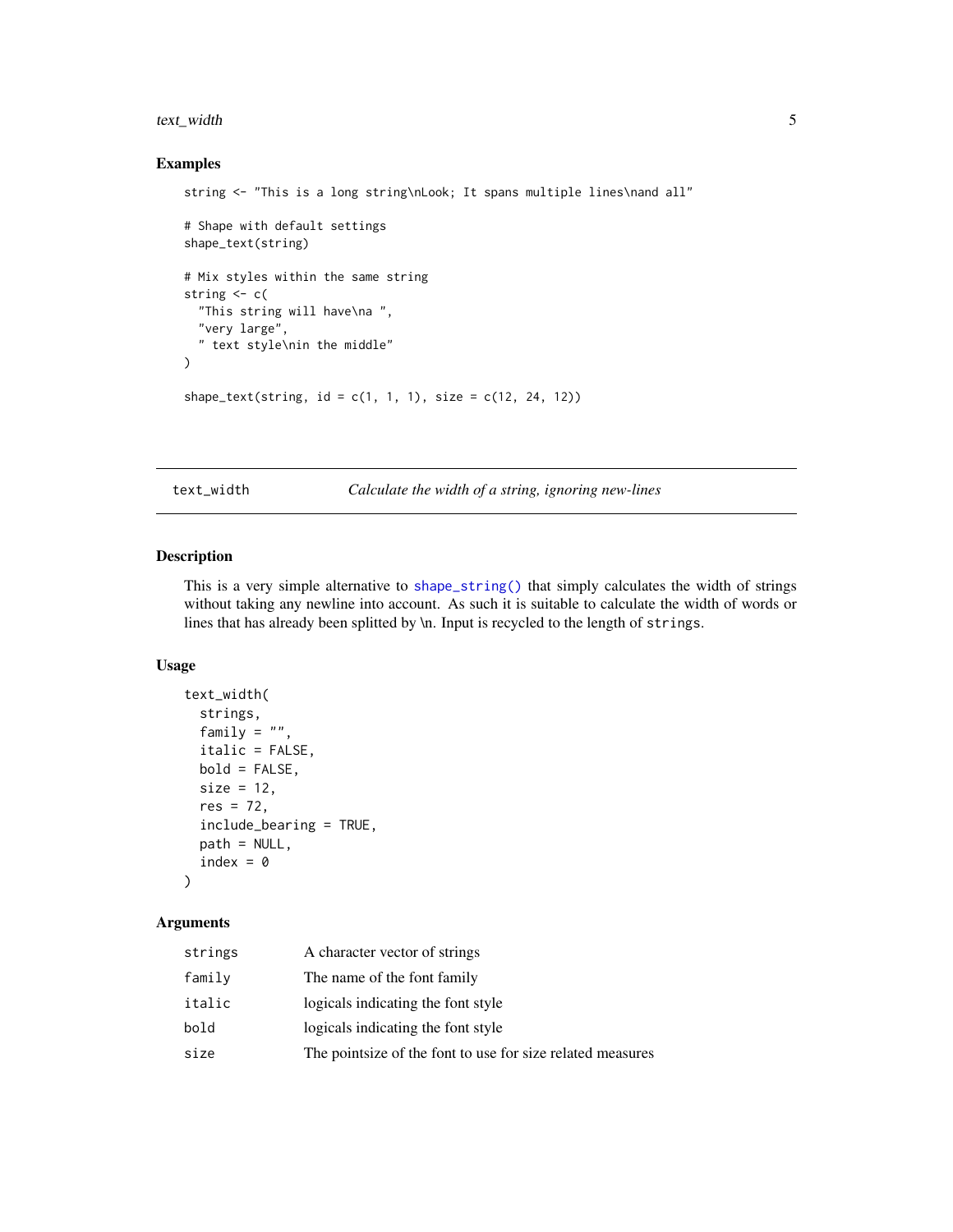| res             | The ppi of the size related mesures                                         |  |
|-----------------|-----------------------------------------------------------------------------|--|
| include_bearing |                                                                             |  |
|                 | Logical, should left and right bearing be included in the string width?     |  |
| path            | path an index of a font file to circumvent lookup based on family and style |  |
| index           | path an index of a font file to circumvent lookup based on family and style |  |

#### Value

A numeric vector giving the width of the strings in pixels. Use the provided res value to convert it into absolute values.

# Examples

```
strings <- c('A short string', 'A very very looong string')
text_width(strings)
```